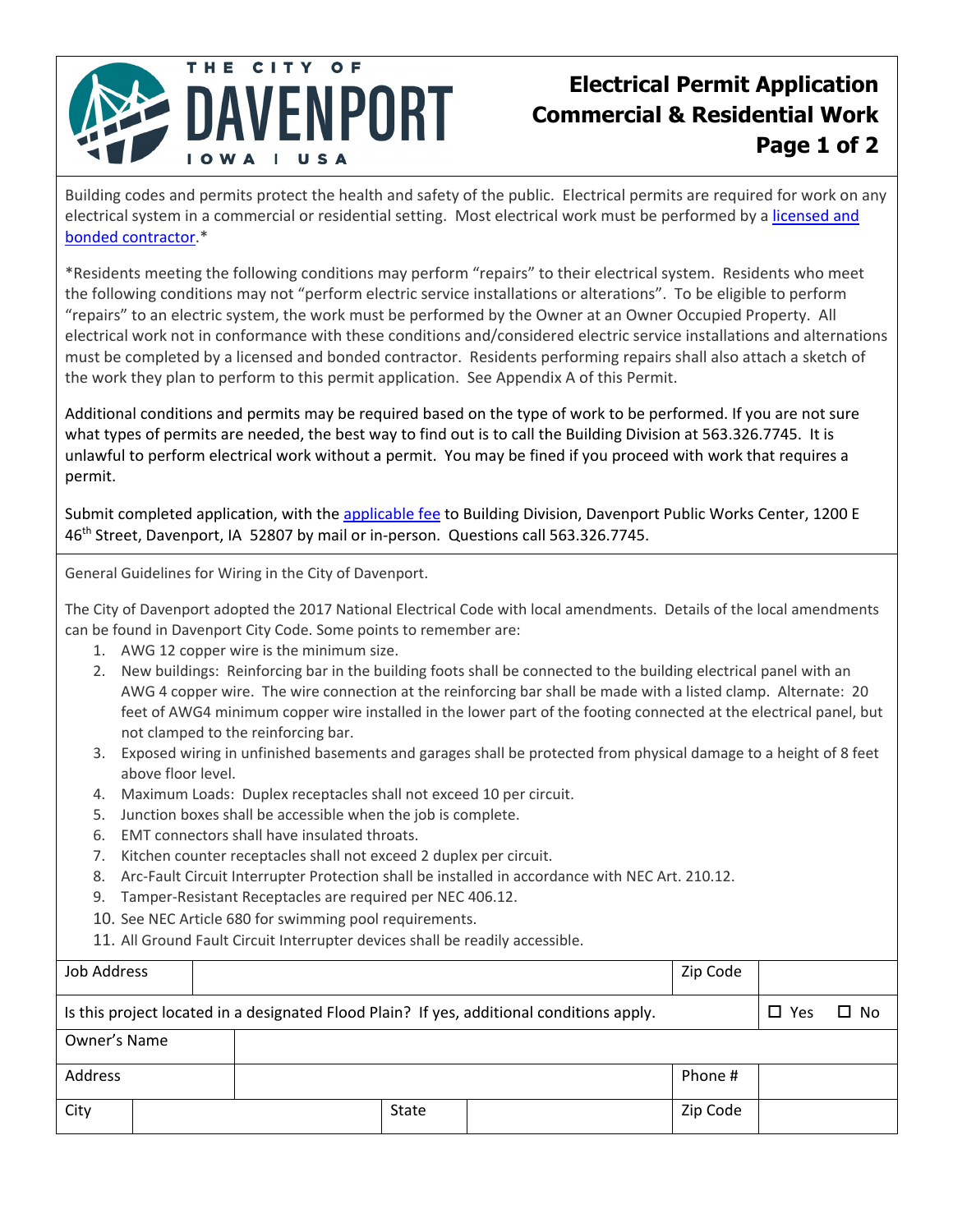

## **Electrical Permit Application Commercial & Residential Work Page 2 of 2**

|                                                                                                                                                                                                                                                                                                                                                                                                                                                                      | Contractor's Name       |               |                            |                               |                                                  |  |                          |            |                         |                                                 |                      |                                 |  |  |  |
|----------------------------------------------------------------------------------------------------------------------------------------------------------------------------------------------------------------------------------------------------------------------------------------------------------------------------------------------------------------------------------------------------------------------------------------------------------------------|-------------------------|---------------|----------------------------|-------------------------------|--------------------------------------------------|--|--------------------------|------------|-------------------------|-------------------------------------------------|----------------------|---------------------------------|--|--|--|
| Address                                                                                                                                                                                                                                                                                                                                                                                                                                                              |                         |               |                            |                               |                                                  |  |                          |            |                         |                                                 | Phone #              |                                 |  |  |  |
| City                                                                                                                                                                                                                                                                                                                                                                                                                                                                 |                         |               |                            |                               | <b>State</b>                                     |  |                          |            | Zip Code                |                                                 |                      |                                 |  |  |  |
| License #                                                                                                                                                                                                                                                                                                                                                                                                                                                            |                         |               |                            |                               |                                                  |  |                          | Bond#      |                         |                                                 |                      |                                 |  |  |  |
| Describe Project                                                                                                                                                                                                                                                                                                                                                                                                                                                     |                         |               |                            |                               |                                                  |  |                          |            |                         |                                                 |                      | Amp Service                     |  |  |  |
| <b>Project Type</b>                                                                                                                                                                                                                                                                                                                                                                                                                                                  |                         |               |                            | <b>Building Type</b>          |                                                  |  |                          |            | <b>Type of Work</b>     |                                                 |                      |                                 |  |  |  |
| Addition                                                                                                                                                                                                                                                                                                                                                                                                                                                             |                         |               | <b>Accessory Structure</b> |                               |                                                  |  |                          | A/C        |                         |                                                 | <b>Swimming Pool</b> |                                 |  |  |  |
|                                                                                                                                                                                                                                                                                                                                                                                                                                                                      |                         |               |                            |                               |                                                  |  |                          |            |                         |                                                 |                      |                                 |  |  |  |
|                                                                                                                                                                                                                                                                                                                                                                                                                                                                      | Demolition              |               |                            |                               | Commercial                                       |  |                          |            | <b>Basement Finish</b>  |                                                 |                      | <b>Temporary Service</b>        |  |  |  |
|                                                                                                                                                                                                                                                                                                                                                                                                                                                                      | <b>New Construction</b> |               |                            |                               | Educational                                      |  |                          |            | <b>Building Shell</b>   |                                                 |                      | Miscellaneous                   |  |  |  |
|                                                                                                                                                                                                                                                                                                                                                                                                                                                                      | Remodel                 |               |                            | Industrial                    |                                                  |  |                          |            | Fire Repair Attch'd     |                                                 |                      |                                 |  |  |  |
|                                                                                                                                                                                                                                                                                                                                                                                                                                                                      |                         | Miscellaneous |                            |                               | Institutional                                    |  |                          |            | Furnace                 |                                                 |                      |                                 |  |  |  |
|                                                                                                                                                                                                                                                                                                                                                                                                                                                                      |                         |               |                            |                               | Mobile Home                                      |  |                          |            | Rewire                  |                                                 |                      | <b>New/Addition Residential</b> |  |  |  |
|                                                                                                                                                                                                                                                                                                                                                                                                                                                                      |                         |               |                            | Residential, 2 Dwellings or < |                                                  |  |                          |            | Service                 |                                                 |                      | Provide Sq Footage              |  |  |  |
|                                                                                                                                                                                                                                                                                                                                                                                                                                                                      |                         |               |                            | Residential, > 2 Dwellings    |                                                  |  |                          |            | Suite Finish            |                                                 |                      |                                 |  |  |  |
| <b>Cost of Project and Permit Fee</b>                                                                                                                                                                                                                                                                                                                                                                                                                                |                         |               |                            |                               |                                                  |  |                          |            |                         |                                                 |                      |                                 |  |  |  |
| \$<br>Cost of Work                                                                                                                                                                                                                                                                                                                                                                                                                                                   |                         |               |                            |                               | <b>Base Fee</b>                                  |  |                          | \$         |                         | New/Addition Residential<br>Add \$.03 per Sq Ft |                      | $\zeta$                         |  |  |  |
|                                                                                                                                                                                                                                                                                                                                                                                                                                                                      |                         |               |                            |                               | Temporary Power, \$20 per power pole/receptacle. |  |                          |            | <b>Total Permit Fee</b> |                                                 |                      | \$                              |  |  |  |
| By signing this document, I, the owner-occupant, homeowner or the contractor (Circle One), certify that all of the<br>information submitted above is correct and true. I acknowledge I am knowledgeable of the code requirements for<br>the work to be performed and shall perform the work described in accordance with all applicable Codes. I further<br>acknowledge that as the permit holder, I assume all responsibility and liability for the work performed. |                         |               |                            |                               |                                                  |  |                          |            |                         |                                                 |                      |                                 |  |  |  |
|                                                                                                                                                                                                                                                                                                                                                                                                                                                                      | Signature               |               |                            |                               |                                                  |  |                          |            |                         | Date                                            |                      |                                 |  |  |  |
| Submit this completed form and applicable Permit Fee and Sketch of Work to be performed as applicable to: Building<br>Division, Public Works Center, 1200 E 46 <sup>th</sup> Street, Davenport, IA 52807 by mail or in-person.                                                                                                                                                                                                                                       |                         |               |                            |                               |                                                  |  |                          |            |                         |                                                 |                      |                                 |  |  |  |
| For Office Use Only                                                                                                                                                                                                                                                                                                                                                                                                                                                  |                         |               |                            |                               |                                                  |  |                          |            |                         |                                                 |                      |                                 |  |  |  |
| <b>Received By</b>                                                                                                                                                                                                                                                                                                                                                                                                                                                   |                         |               | Date                       |                               |                                                  |  | Homeowner<br>Sketch Rcvd | □ Yes □ No |                         | Permit#                                         |                      |                                 |  |  |  |